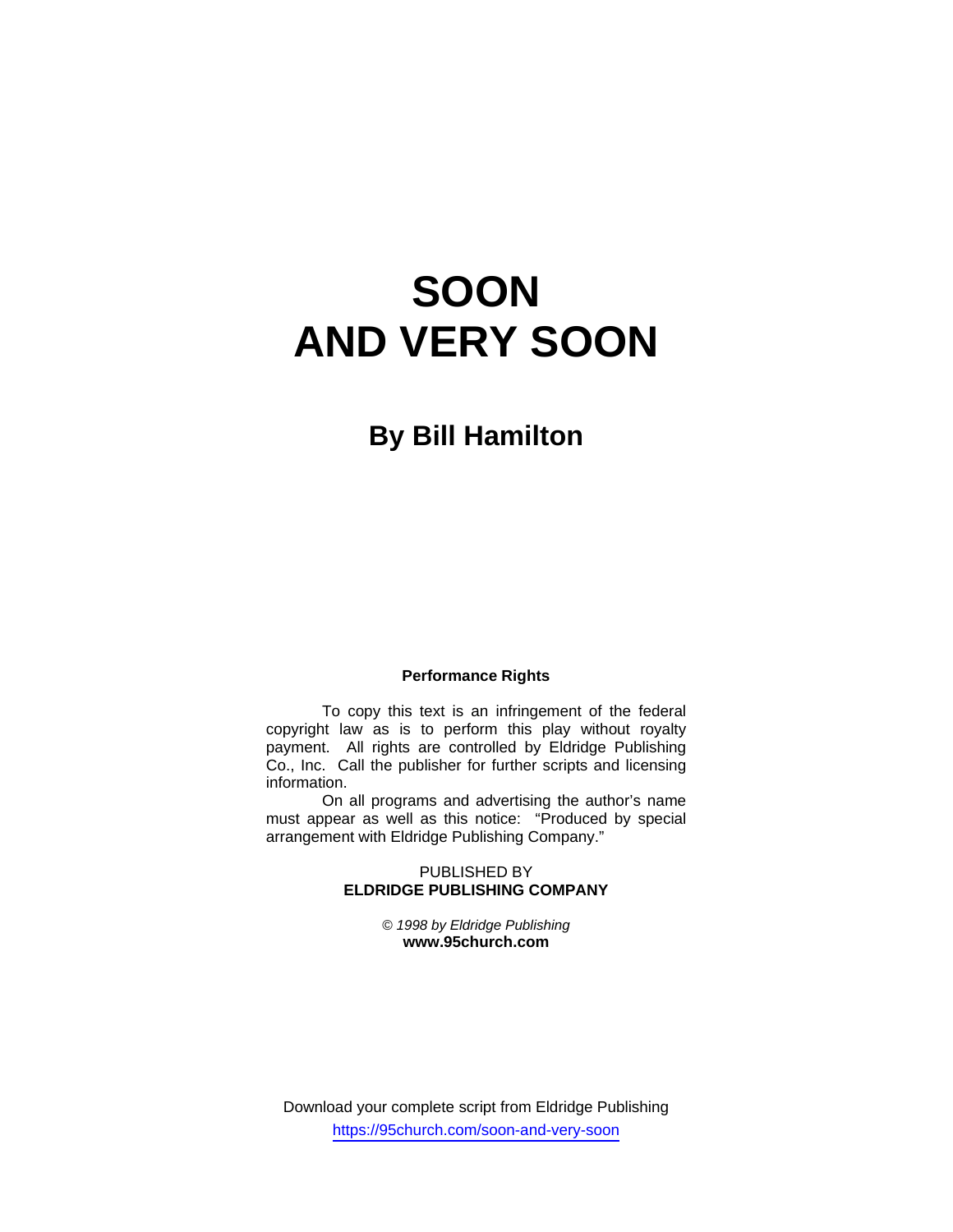*Soon and Very Soon -2-*

#### **TABLE OF CONTENTS**

 Five skits make up this humorous collection that every church will enjoy performing, as well as watching.

#### CHANGE OF PLANS

*Kyle does not want to have a "Change of Plans," but when his vacation reservations are cancelled, his date threatens him with bodily harm, his car is repossessed, and some crazy relatives want to visit, he thinks maybe God wants him to go on that mission trip after all!* 

#### A DAD'S ADVICE

*Jenni, like any typical teen, is not always willing to take "A Dad's Advice" but finds advantages when she does. Dad is speechless...in more ways than one!* 

#### FISH OR CUT BAIT

*Hal, a new Christian, teaches Carl, a church deacon, how to "Fish or Cut Bait" if he's going to land any fish...or followers..* 

## THE GIFT

*John, as a new Christian, is overwhelmed with "The Gift." It's huge, magnificent, and can't be returned! Is there a way to talk to the Maker for some reassurance?* 

#### SOON AND VERY SOON

*Angel, with cell phone and trumpet, takes center stage when he interrupts a worship service. He can't wait to announce that Jesus is coming "Soon and Very Soon."*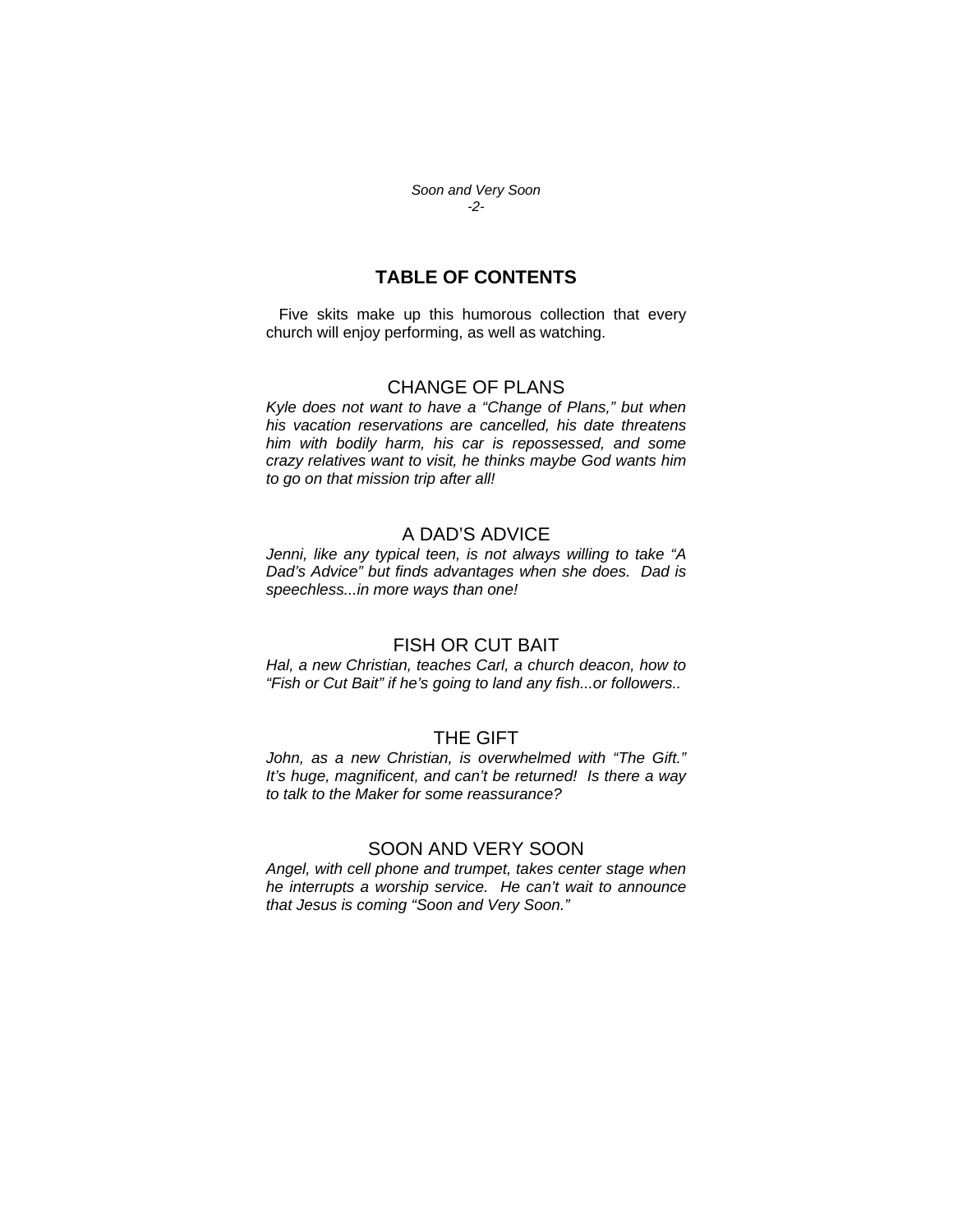*Soon and Very Soon -3-*

### **CHANGE OF PLANS**

Kyle is offered a chance to go on a mission trip, but since he's already made plans for his vacation, he declines. When that plan changes, he still does not consider the mission trip an option. After several changes of plans, it appears God has scheduled something different for Kyle.

**Director's Notes**: If you've ever wanted to do an oldfashioned radio show, this script is for you. Kyle is on stage during the entire drama. The others are only voices through his answering machine. While the audience will get the impression of messages being heard off the recorder, they will actually be read by actors back stage with the microphone being passed from one actor to another. The voice of the actual machine needs to be very mechanical.

**Props** - Telephone, answering machine, table, sofa or chair (optional), suitcases, small address book, watch, keys, pen and paper on the table.

**Sound effects** - Beeping of an answering machine, telephone ringing and pounding on the door. Also a recording of eerie music.

#### **CAST OF CHARACTERS**

*(3 m, 3 w, 3 flex)* 

**KYLE:** Young man in his 20s. **\*MR. REYNOLDS:** Kyle's boss, late 40s to 60s. **\*MR./MRS. LEWIS:** Employee for an airline. **\*MINDY:** Friend #1 is in her 20s. **\*KAREN:** Friend #2 also in her 20s. **\*COLLECTOR:** Either gender, any age will do. **\*MAN:** Male, in 30s or 40s. Gruff sounding. **\*AUNT MILDRED:** Female, 40s. Very loud, irritating voice. **\*TELE:** Either gender, but needs to sound like the generic voice used on machines to announce the time of the call.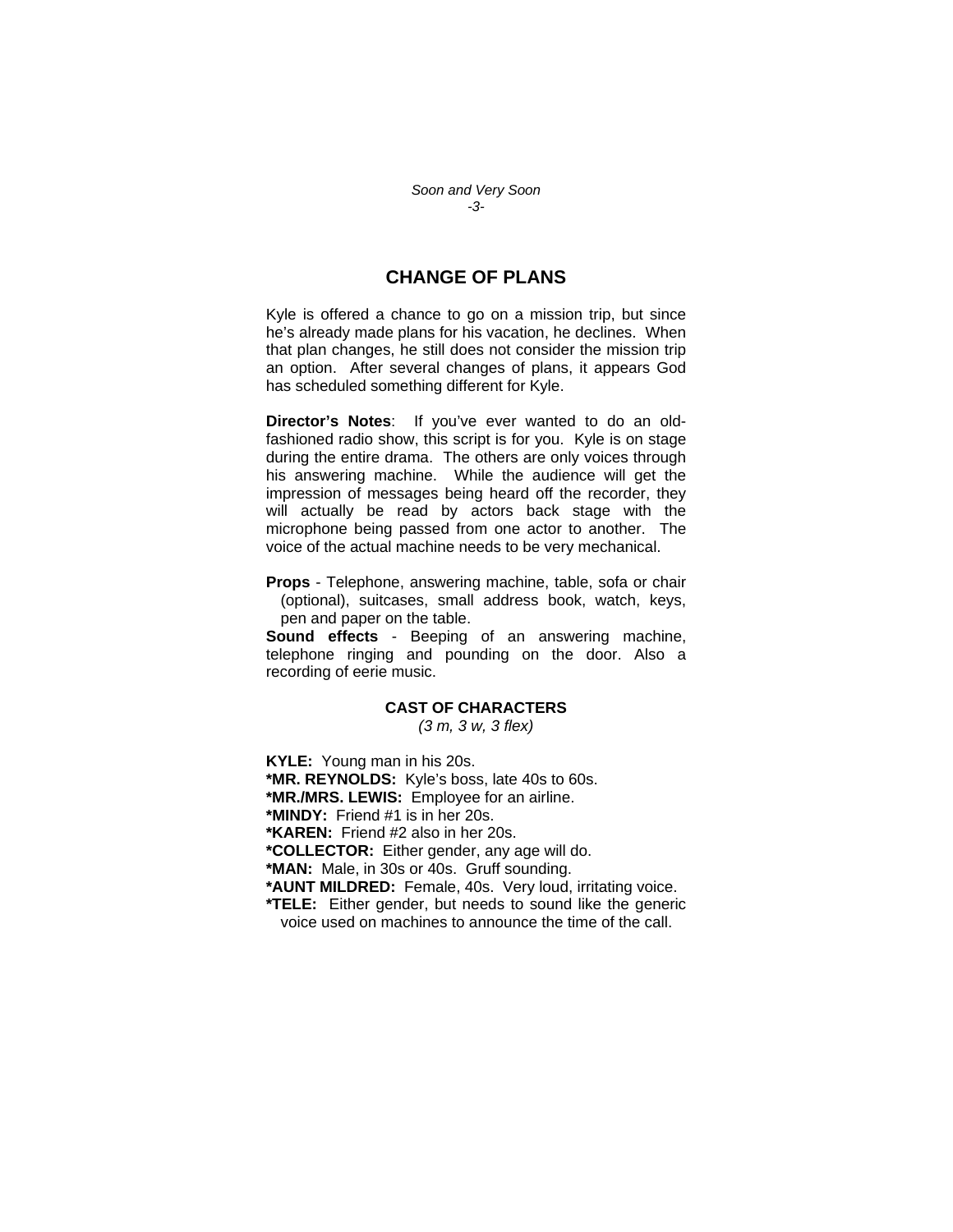*(AT RISE: KYLE is unlocking the door to his apartment. He enters wearing a shirt and tie, carrying his briefcase and a handful of mail. The telephone is RINGING. Note: Tele: indicates that the answering machine is "speaking.")* 

- KYLE: *(Calling out to the phone.)* I'm coming...I'm coming... hold on...*(Bursts in, drops briefcase on floor, tosses jacket over couch and runs to answer phone. It stops ringing and you can hear the answering machine pick-up.)*
- TELE: *(KYLE'S recorded voice is obviously excited and giddy.)* Hi, this is Kyle. Sorry I missed your call...well actually, I'm not really all that sorry because as of 6 p.m. today I'll be outta here on a two-week vacation to Aruba with the hottest babe in the world. Yes, siree, me and Mindy will be hittin' the sandy beaches of Aruba for 14 days of glorious sun and fun...well, you get the idea...so whatever message you leave will be sitting on this machine until we get back. If you must, leave a message after the beep... *(SOUND of a beep. KYLE does not answer the phone, but lets caller leave a message.)*
- MR. REYNOLDS: Hello, Kyle, this is Mr. Reynolds at the office. I think your machine already answered my question, I'll take the chance you might hear this message. My daughter just called a few minutes ago and told me that there was an opening on our church's singles' trip to West Virginia. It's a 12-day trip to help with some disadvantaged families in a small town in the mountains. Anyway, one of the guys had to cancel. He's already paid for the trip and said if anyone could go on this short notice, they could take his place, no charge. Anyway, I thought about you, but I can see that you have other plans. Well, have a great vacation, see you at work in a couple weeks...oh yeah, I almost forgot, if you want any more information about the trip, call our church before 7:00 tonight. The number is 743-3040. It's the one on the corner of Grant and 8th. They're leaving at 8:00 tonight. Bye. *(KYLE writes telephone number down as MR. REYNOLDS talks.)*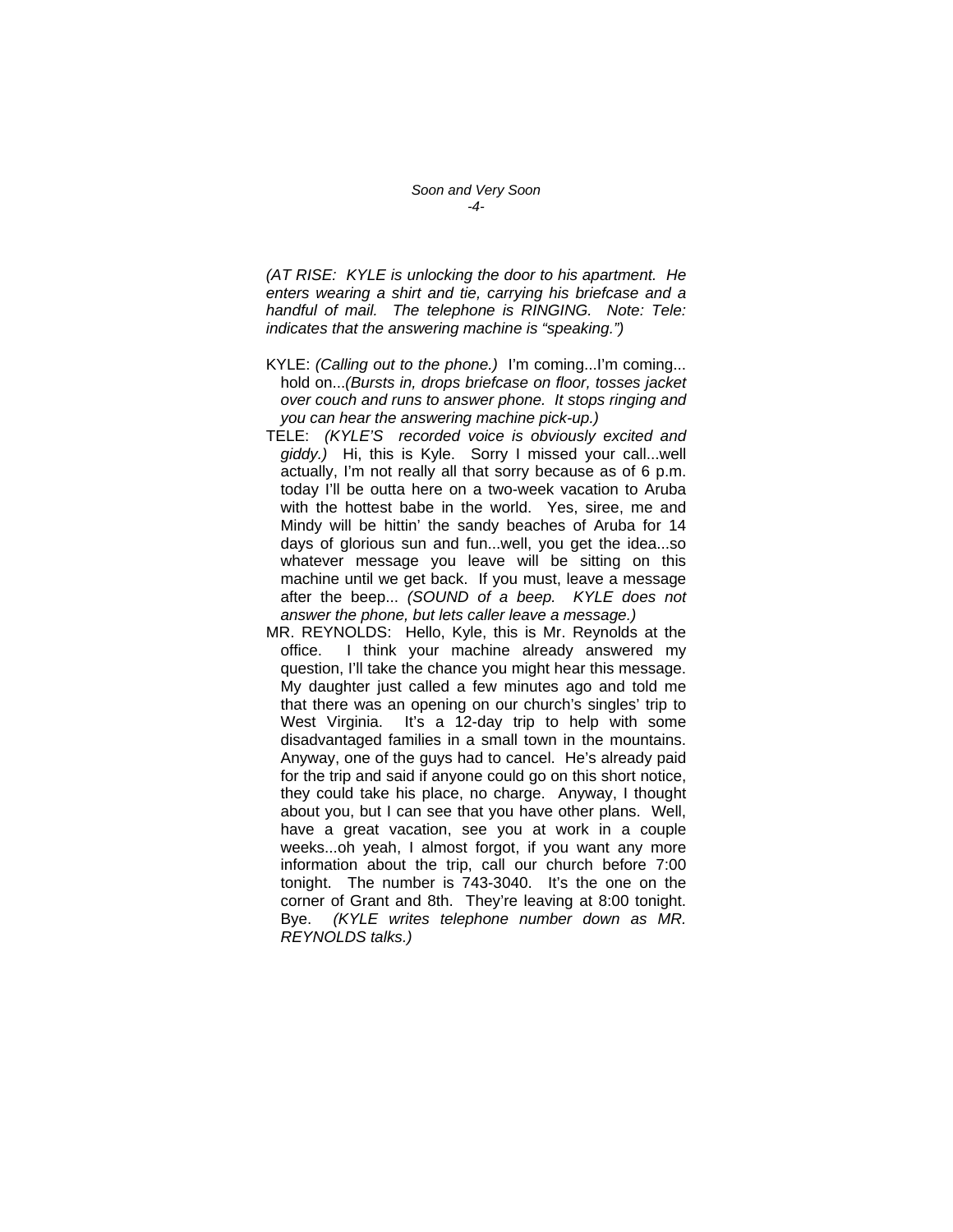*Soon and Very Soon -5-*

- KYLE: Let me think! Do I want to go with a beautiful babe and spend two weeks kicking up sand and surf on the beaches of Aruba, or do I want to go with my boss' daughter and her nerdy church friends to some podunk town helping the poor and disadvantaged. *(Moves hands up and down to simulate weighing options on an imaginary scale.)* Yeah, right! I spend 50 weeks looking at Reynolds' ugly mug and he wants me to spend the other two with his daughter helping a bunch of losers. I'll bet his daughter is a real looker too. She needs Daddy to fix her up with a date...let's pretend I never heard this*. (HE crumples paper and tosses it toward front of stage.)* What? *(HE looks at the answering machine.)* Four more messages? What is this? I'm in a hurry. Aruba awaits! *(HE starts machine to listen to the messages and then proceeds to get his packed suitcases from behind the couch.)*
- TELE: *(Mechanical sound.)* Message number one received at 11:38 a.m. today.
- MR. LEWIS: Hello. This is Mr. Lewis, vice-president of Eagle Airlines. I am calling to inform you that all reservations made through your travel agent, Fly-By-Night Services, have been canceled due to non-payment. We have tried to contact your travel agent, but all attempts have been unsuccessful. Law enforcement authorities have advised us that they skipped town. *(Chuckles)* Probably at night. I am sorry to inform you that all money paid directly to Fly-By-Night is non-refundable. Hope you have a backup plan! Good-bye.
- KYLE: Just wonderful!! A thousand dollars down the drain. What will I ever tell Mindy? She can't afford to lose a thousand dollars either. I better try to get our resort money back. We can at least drive somewhere nice in my Porsche.

TELE: Message number two received at 11:58 a.m. today.

MINDY: *(Irate.)* Hey, Mister "I-can-save-us-a-bundle," this is Mindy, you remember, your ex-girlfriend. You are the dumbest, most idiotic person I know.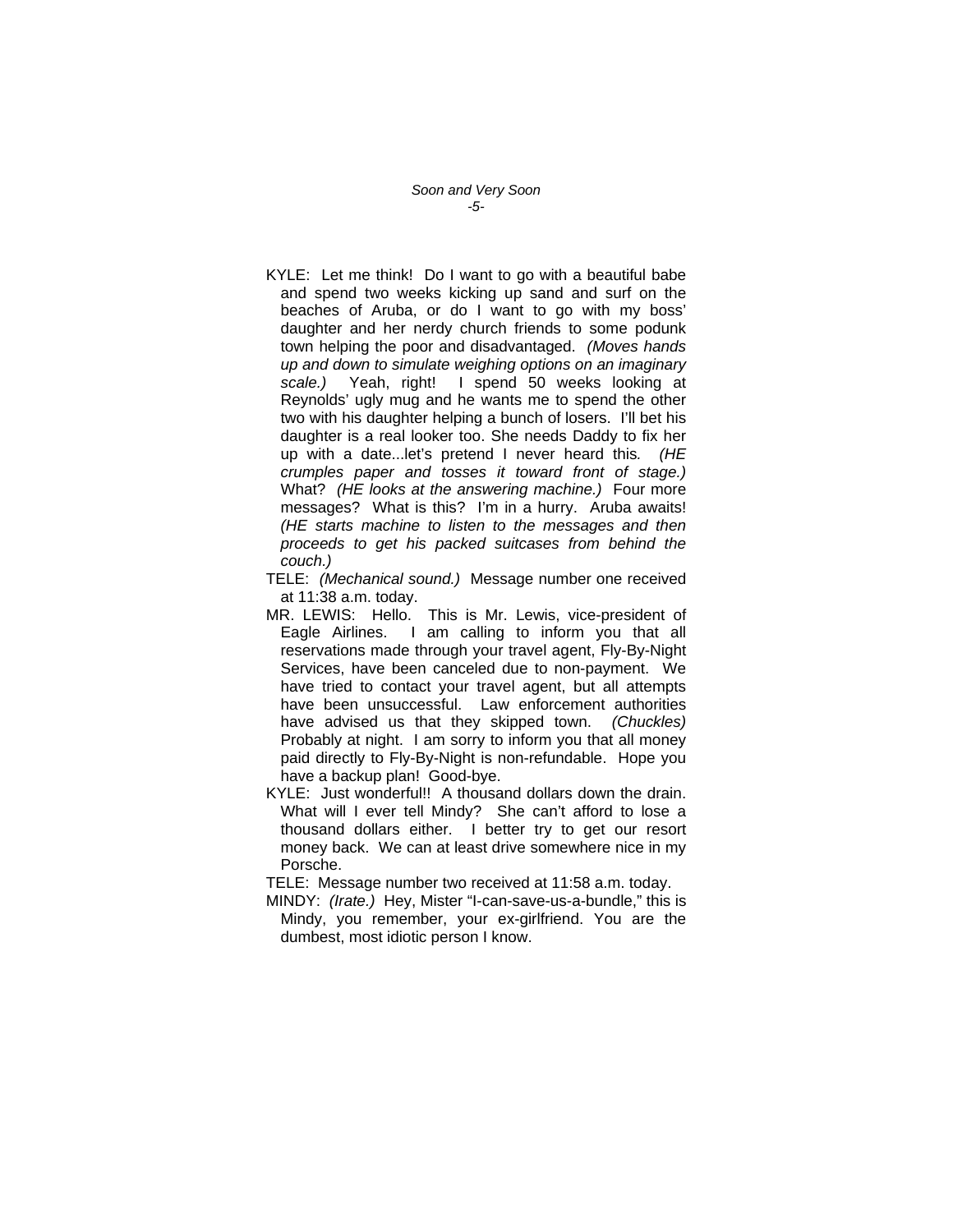*Soon and Very Soon -6-*

- MINDY: *(Continued.)* I just got a call from a Mr. Lewis with Eagle Airlines and he tells me that I am out the thousand dollars you had me pay to a scam artist. That's not all, moron. I called Aruba and they told me that the fifteenhundred bucks I paid them is only refundable with a twoweek cancellation notice. If you can add, that totals \$2,500 you owe me. My brothers, Bubba and Vern, will be over first thing in the morning to collect.
- KYLE: Boy, she sounds mad. I know! I'll call Karen. She's crazy about me. We can go on a quick trip to the Keys. I know her family's got that condo in Key West she's always trying to get me to go to. Wait a sec...I told her I was on a business trip for two weeks. No problem. I'll just tell her it was canceled and she was the first person I wanted to talk to...yeah, that'll work. *(HE pulls out a small address book to locate telephone number.)*
- TELE: Message number three received at 2:34 p.m. today.
- KAREN: Kyle, this is Karen. Interesting greeting on your answering machine. So, who's Mindy? And what about that business trip you were going on? I was calling to tell you I'll miss you and have a nice trip. Instead, good riddance!
- KYLE: I'm sensing a trend here. Maybe now is a good time to go on that drive through the mountains I've always wanted to take. I'll call Susan. Yeah, she'll remember me. She'll remember the Porsche anyway.
- TELE: Message number four received at 4 p.m. today.
- COLLECTOR: Hello, Kyle Young, this is National Auto Financing Corp. We have not received your payment as promised according to the terms of your contract, so our representative will stop by your home tonight around 6:00 to pick up the Porsche. Thank you and have a nice day.

*(Immediately there is a loud KNOCKING at the door. KYLE looks at his watch, deadpans the audience, shakes his head, picks up his keys from table and walks to the door and opens it.)* 

MAN: Kyle Young?